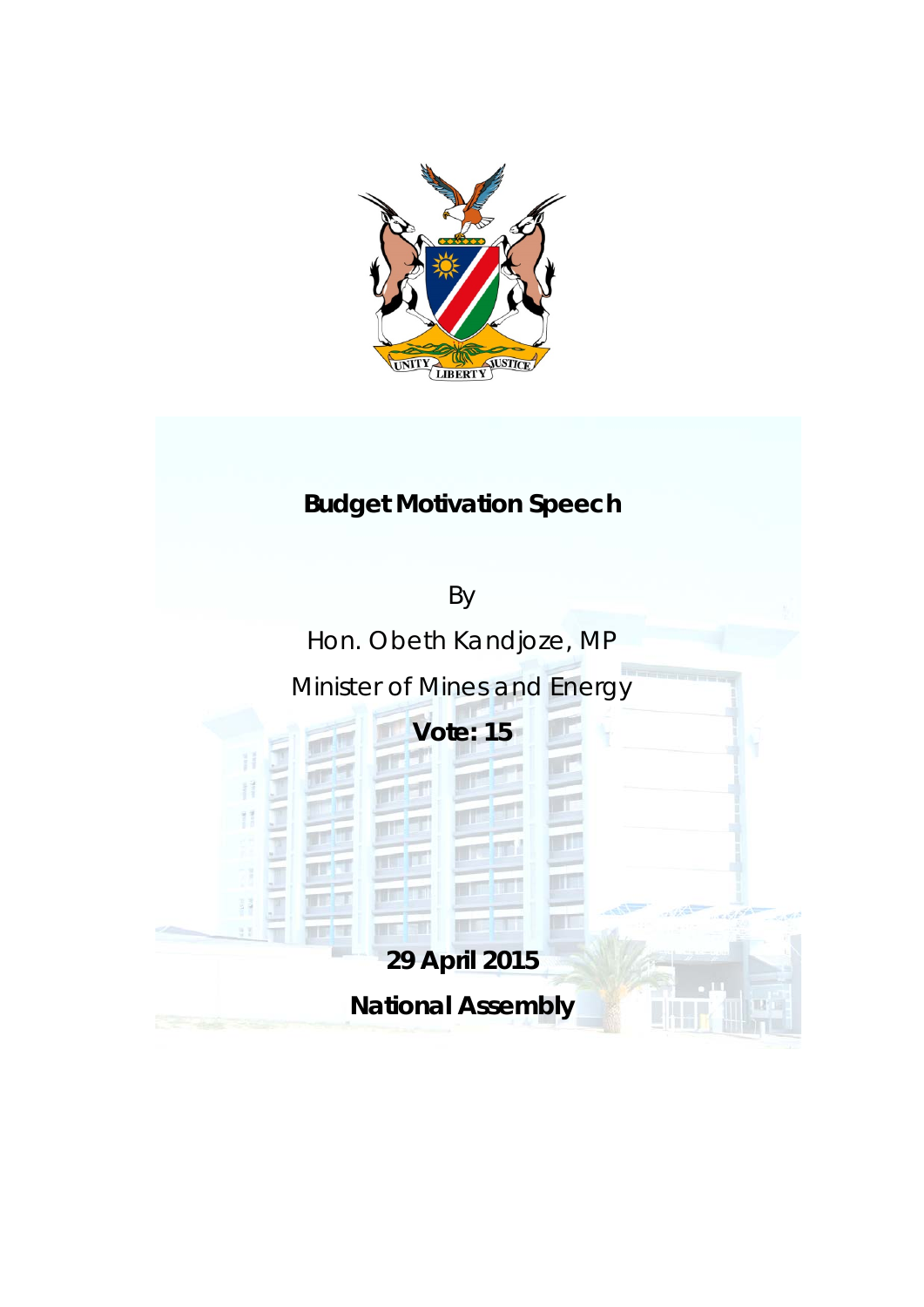# *Honourable Chairperson of the Whole house Committee, Honourable Members*

It is my distinct pleasure and honour to present to the National Assembly the motivation for the budgetary allocation of vote 15, Ministry of Mines and Energy, for the 2015/16 Financial year. I would also like to congratulate the minister of Finance and his team and all other stakeholder institutions for a well-crafted budget

The Ministry of Mines and Energy was established to take custody of Namibia's rich endowment of mineral and energy resources and to create an environment in which the mineral, energy, and geological resources contribute to the country's socio-economic development.

The Ministry regulates monitors and controls the mining and energy sectors through the relevant pieces of legislation and administers these legislations in order to ensure that our resources are protected.

**Honourable Chairperson of the whole house committee, Honourable members**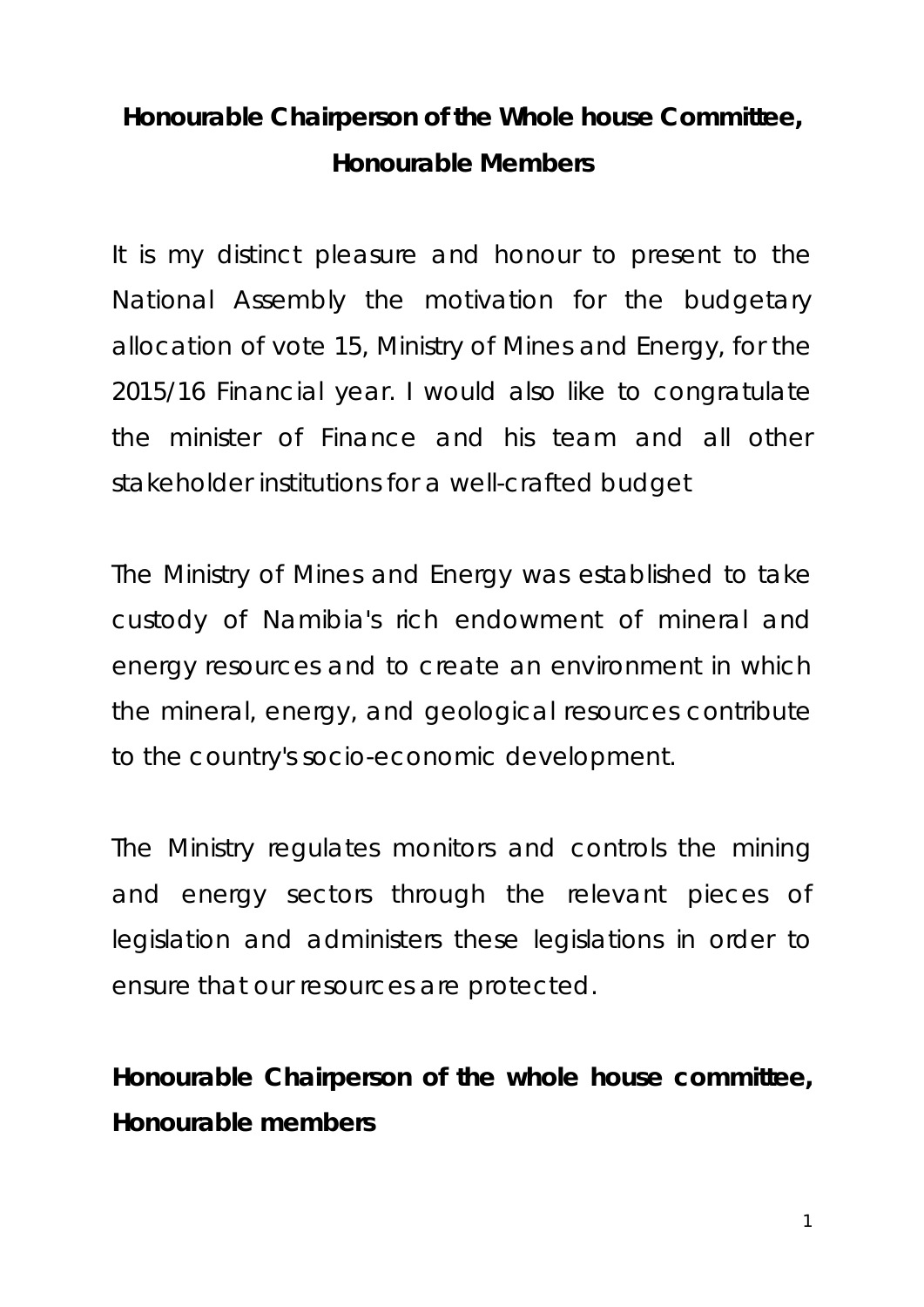It is my pleasure to present our Ministry's budget in accordance with the activities outlined in the Medium Term Expenditure Framework (MTEF).

## **1. PROMOTION OF LOCAL AND FOREIGN INVESTMENT IN EXPLORATION AND MINING** (**N\$59,756,000)**

The mining industry continues to be a strong pillar of Namibia's economy, the industry contributed **Twenty Three Billion Namibian Dollars** (**N\$23 Billion)** export earnings and **One Billion Four Hundred Million Namibian Dollars** (**N\$1.4 billion)** was collected for royalties for the benefit of the State Revenue Fund during 2014. This is expected to increase with projected contributions from new mines that are coming on stream.

I am pleased to inform the House that the 2014 **Report by Fraser Institute**, a Canadian survey Institute, revealed that Namibia immerged in 2014 as the most attractive investment destination in Africa, followed by Botswana and ranked 25<sup>th</sup> position globally, out of the 122 jurisdictions that were surveyed. 30 African Countries participated. This is no mean achievement and it is a clear testimony that the Ministry's efforts in conjunction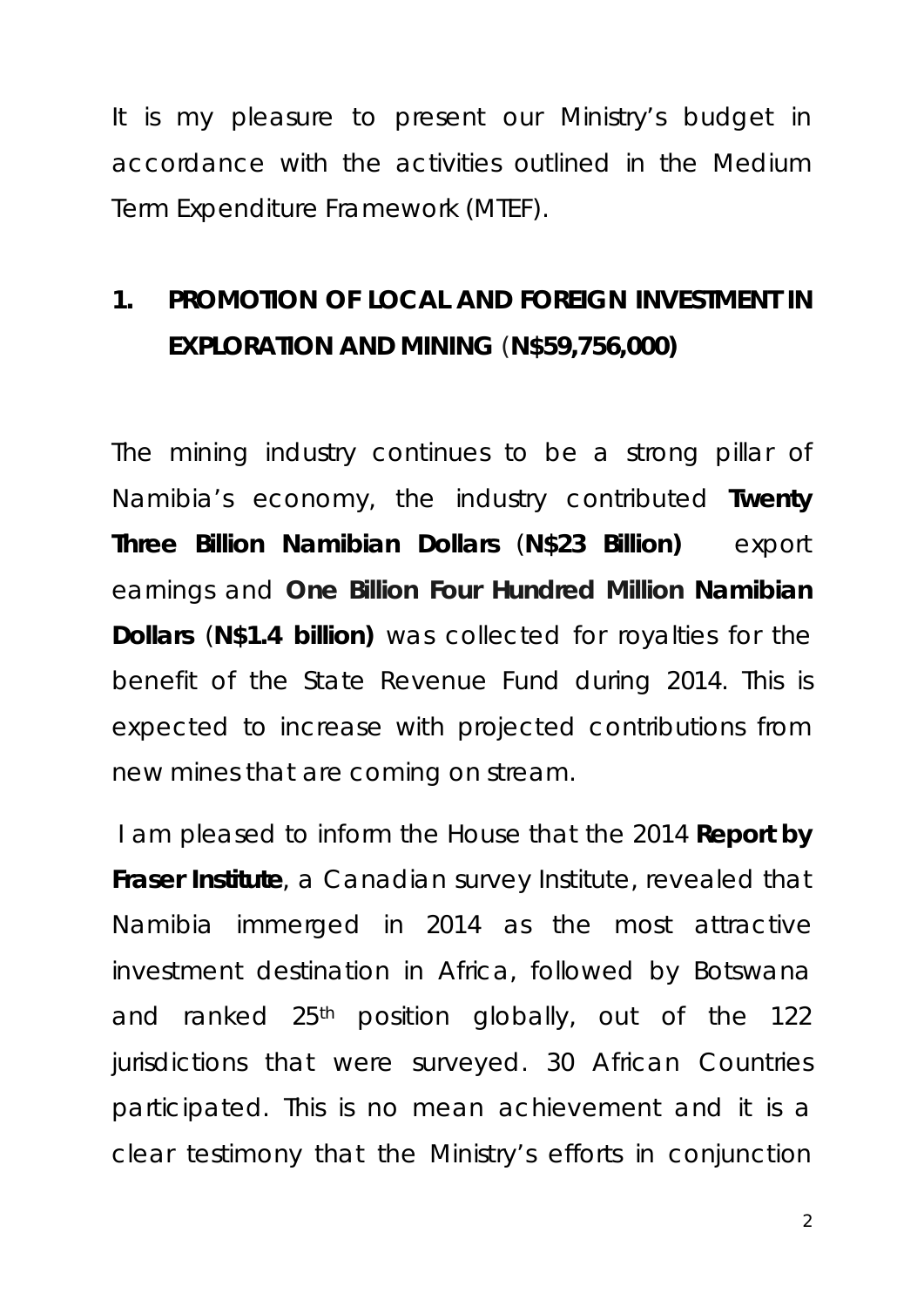with other Government organisations and private sector to ensure that Namibia becomes the desired investment destination, have paid off. The Ministry will not become lethargic but will continue to work hard in conjunction with the Chamber of Mines and all stakeholders to maintain this prestigious World recognition and market Namibia through various national, regional and international fora's such as the Mining Indaba (Cape Town), Africa Down Under (Perth), Prospectors and Developers Association of Canada (Toronto) and many similar promotion and conference platforms.

I am pleased to inform this August House that the Ministry has been reviewing the Minerals (Prospecting and Mining) Act. No 33 of 1992 to make it more responsive to current conditions and developments in the sector. The Minerals Bill including the Regulations will be finalized very soon with technical assistance form the Common Wealth Secretariat to create an enabling environment that would benefit both the industry and the country. I fully agree that transparency and stakeholder consultation is a requirement for successful policy formulation and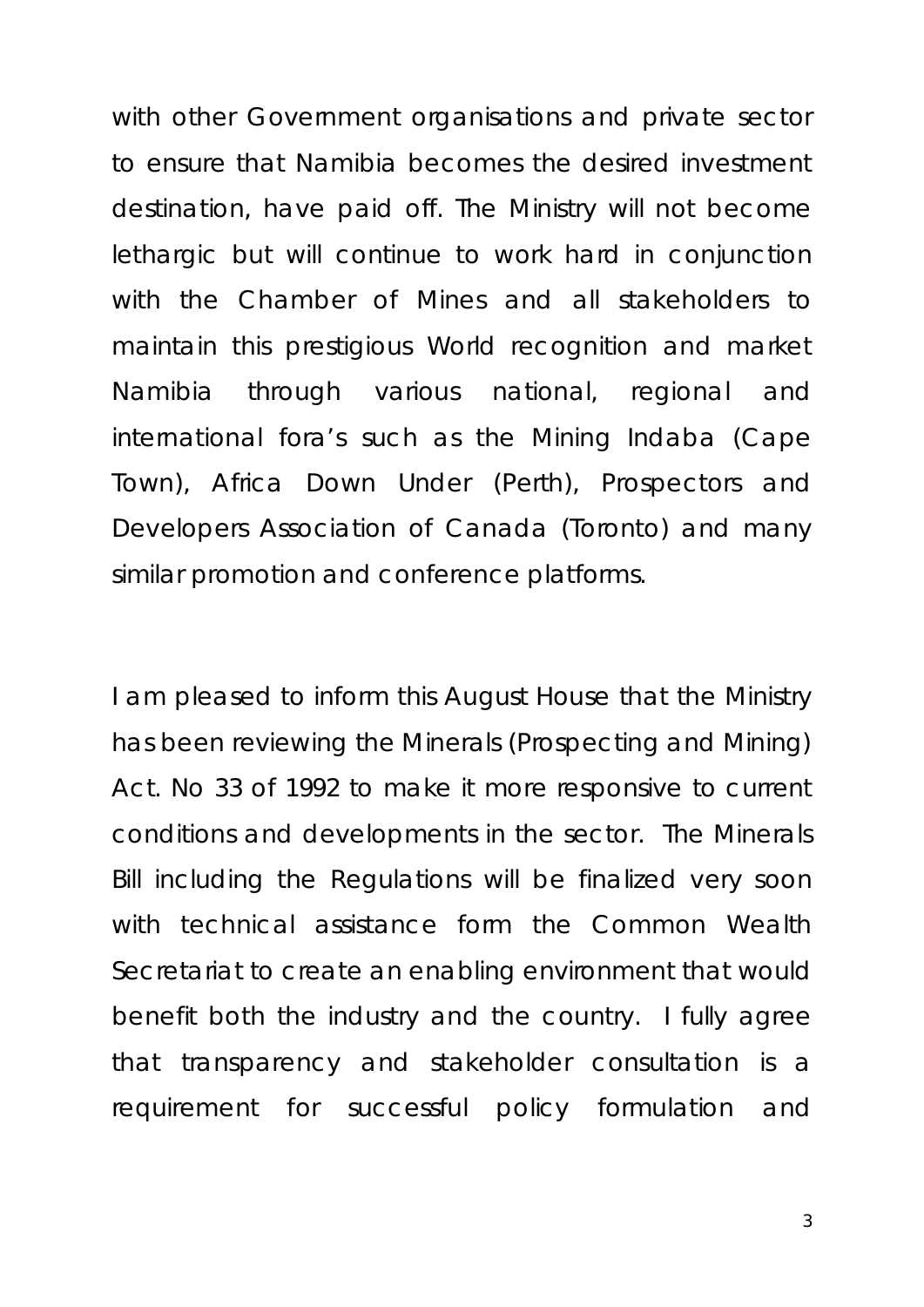therefore we will continue to engage all stakeholders for their inputs.

In spite of the challenges during 2014, the mining industry is experiencing unprecedented growth with three new mines, Husab Uranium Mine, Otjikoto Gold Mine and Tshcudi Copper Mine, currently being developed, two of which have started production. The Husab Uranium mine is expected to come into production in 2016 and is billed to become the second largest uranium mine in the World. The Otjikoto gold mine is the second gold mine in Namibia and went in production in December 2014. The new Tschudi copper mine is expected to come into production this year. This is indeed growing the cake with job creation and broadening of the tax base for the fiscus. The mine safety performance improved immensely with zero mine fatalities recorded during 2014 while the industry managed to lessen their lost time injuries. The Ministry will make efforts to maintain that momentum to ensure that the enlarged industry is adequately regulated to uphold the safety record. The indispensable technology calls for adequate resources to efficiently regulate the sector. In this regard, the Ministry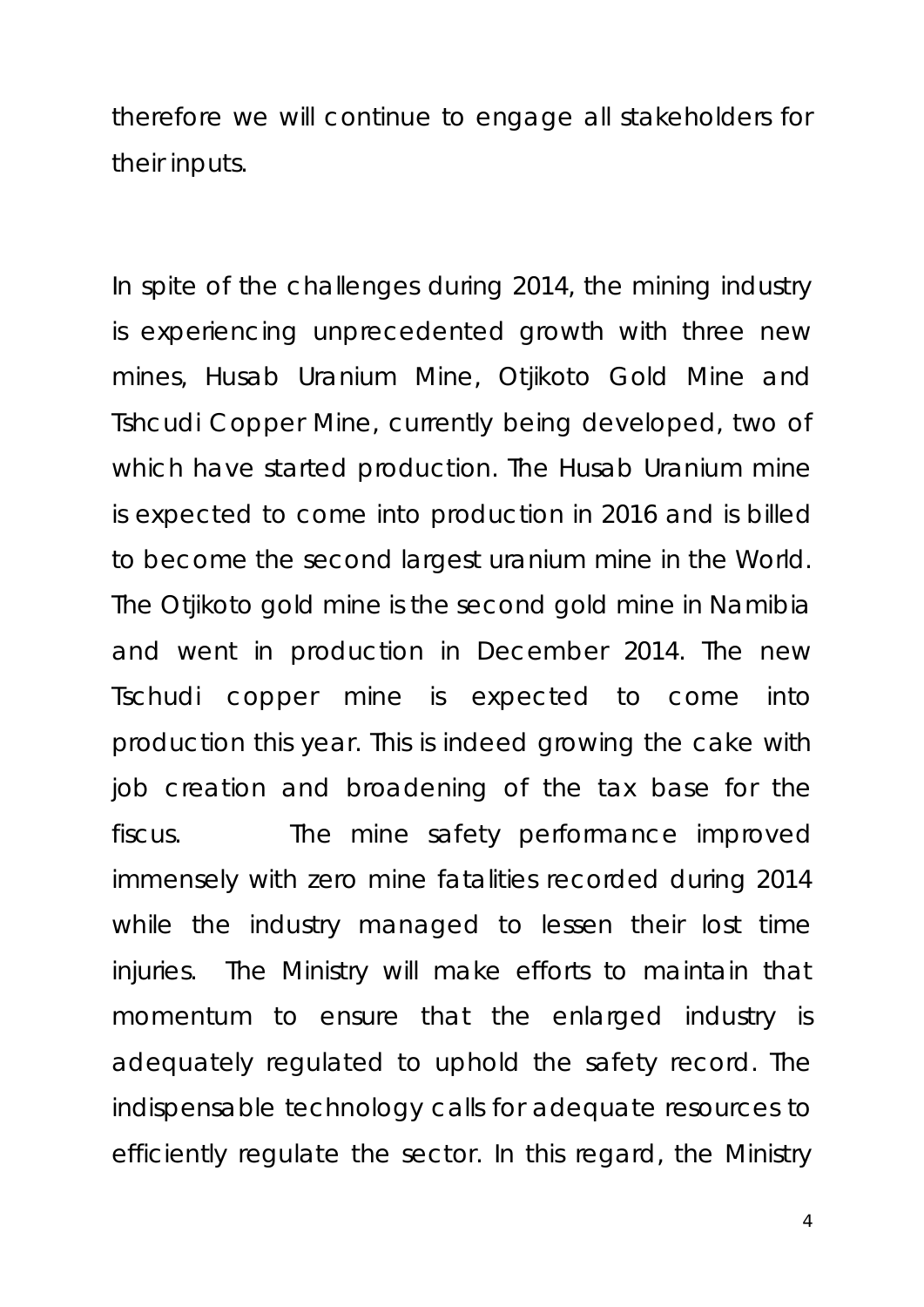needs to urgently, fill all vacant positions to ensure that regular inspections are conducted timely on advanced exploration projects as well as mining operations. This will ensure that licence holders operate in full compliance with the Minerals (Prospecting and Mining) Act, 33 of 1992 and the Safety Regulations.

The Ministry has been tasked with implementing the **Joint Value Addition** responsibility under NDP4 as well as and conducting an in-depth analysis on the beneficiation possibilities for Namibia's key mineral commodities and identify opportunities for local value addition and further beneficiation of minerals, I am pleased to inform this august house that the process is progressing well. The Ministry is required to conclude the process and develop a **Mineral Beneficiation Strategy** for Namibia during the 2015/2016 financial year. Resources will be required to visit various manufacturing plants in selected countries to investigate policy options that Namibia needs to adopt in order to achieve the desired industrialisation through **Joint Value Addition** and beneficiation in line with NDP4 goals and Vision 2030.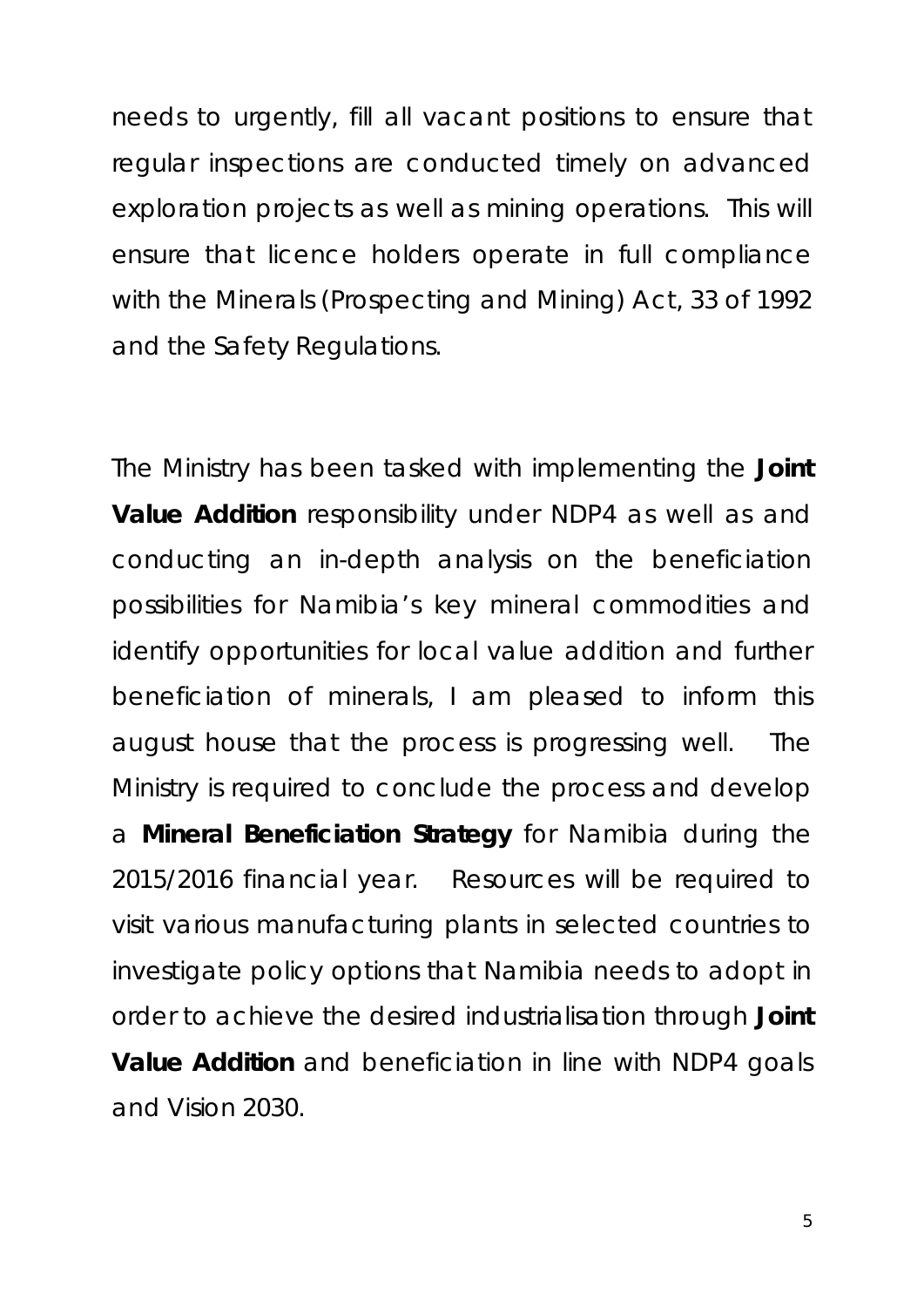The Ministry is setting up a dimension stone and semiprecious stone processing facility in Khorixas, Kunene Region for the benefit of small scale miners. Approximately 15 miners will be employed at the facility once completed. The construction of the facility is in its final phase.

In 2014 the Ministry adopted the FlexiCadastre system, a mineral titles management system adopted by leading mining companies and governments worldwide. The Flexi Cadastre system is critical for our day to day activities in order to manage mineral rights efficiently and thus contribute to transparency and effective regulation of the mining industry.

An amount of **Fifty Nine Million Seven Hundred Fifty Six Thousand** (**N\$59,756,000)** has been budgeted to promote local and foreign investment in exploration ensuring that Mineral production benefits the nation.

**Honourable Chairperson of the Whole House Committee, Honourable Members**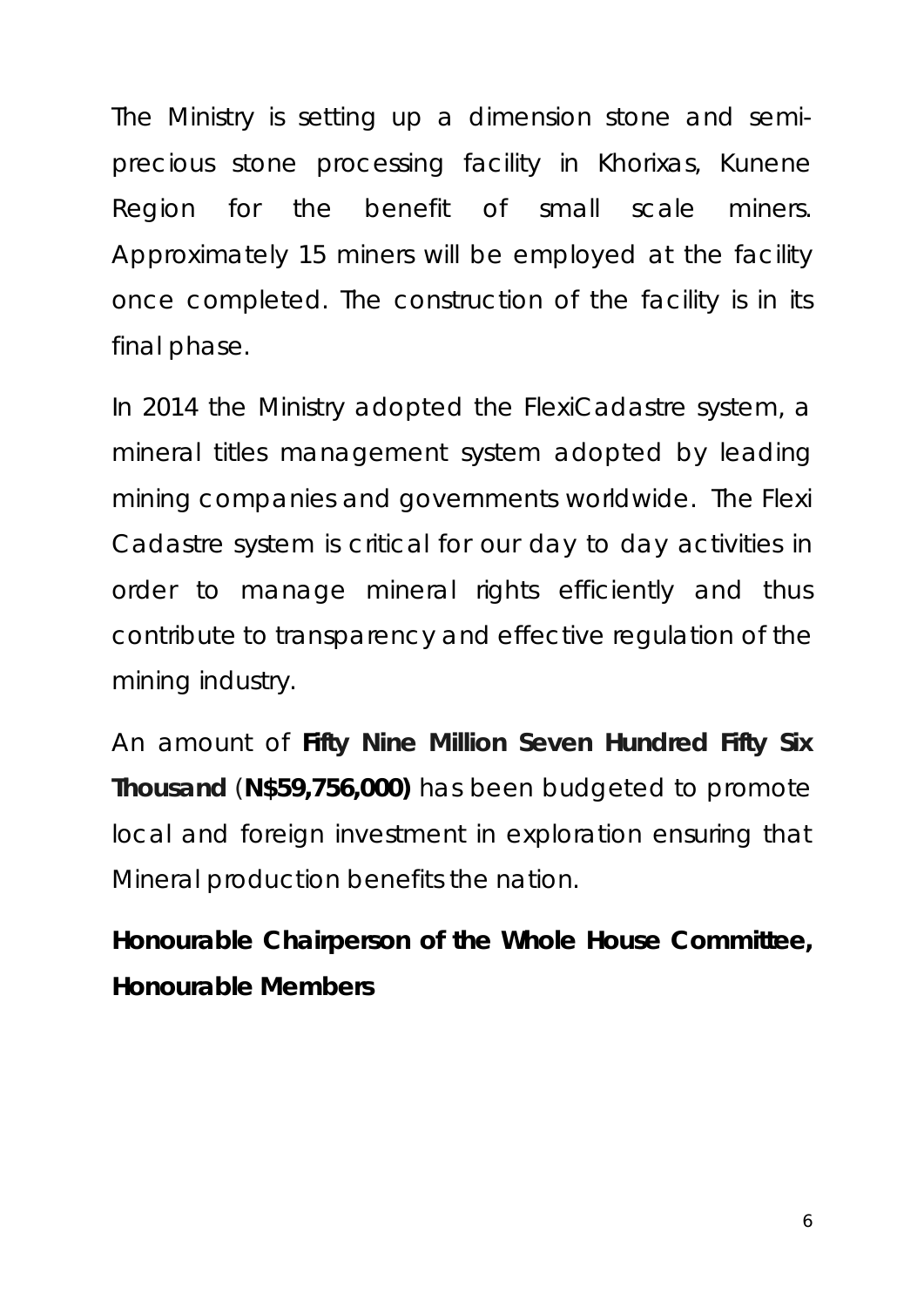# **2. CREATION OF KNOWLEDGE OF NAMIBIA'S GEOLOGICAL RESOURCES (N\$46,642,000)**

The Geological Survey of Namibia is our National Institution entrusted with management and research of Namibia's geology. The institution has once again continued to enhance geoscientific knowledge and awareness of Namibia's geological resources. Through dissemination of quality research and development activities the Geological Survey of Namibia facilitates the search for mineral resources, geological engineering, land use planning and sustainable development with due regard to the environment. The institution has a high international status, its director continued to serve as president of the Organisation of African Geological Surveys, and many staff members are represented in national and international bodies.

Geology underlies everything! As one of its core functions, the Geological Survey of Namibia therefore provides updated detailed geological map data to its stakeholders. During the current financial year, another five 1:50 000 scale geological maps and maps on the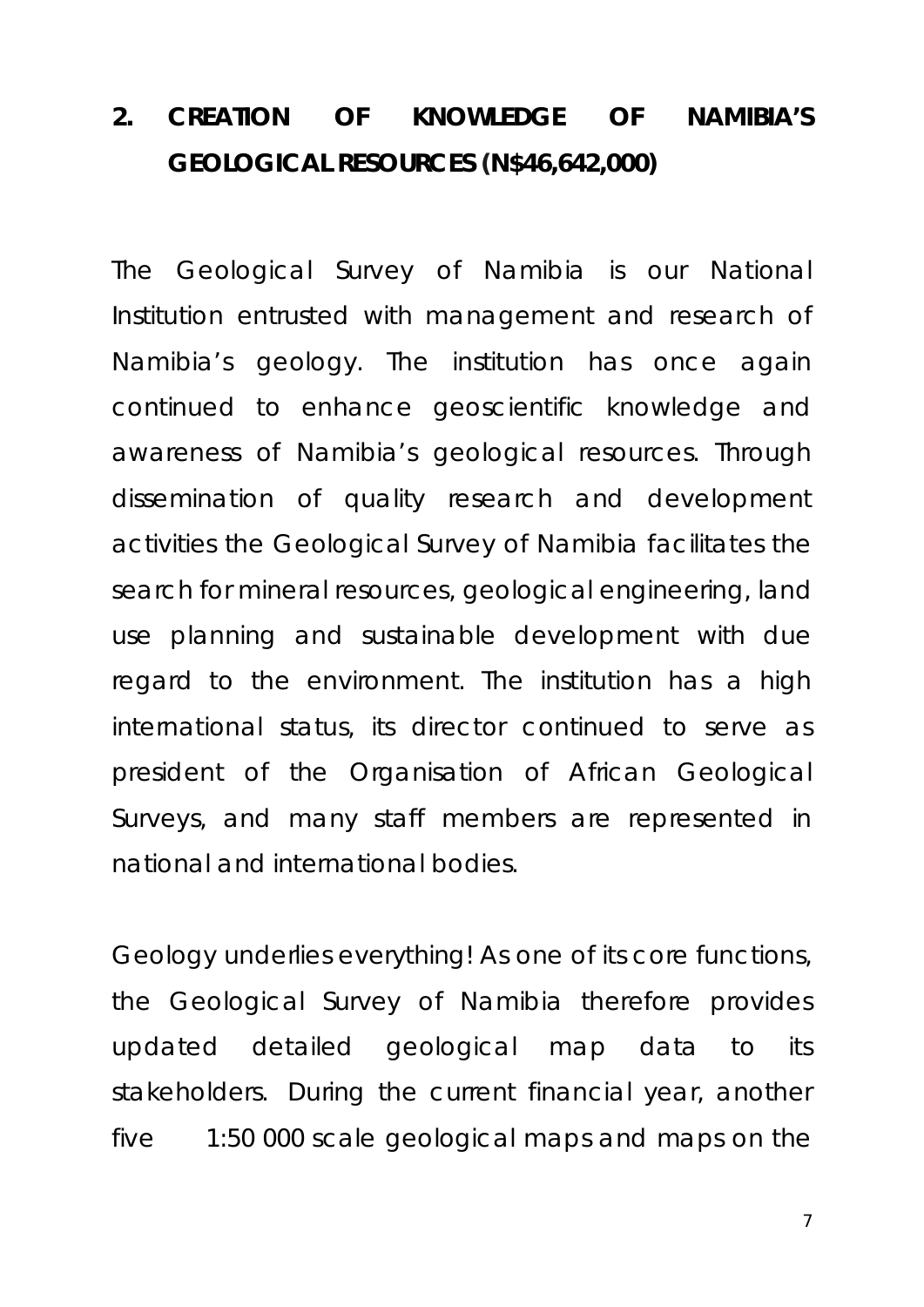Cenozoic and Kimberlite geology of the Warmbad area will be completed in the //Karas Region.

Furthermore, the aggressive National Airborne Geophysical Surveys programme added an additional **19,500 line-kilometres of electromagnetic data** to the national airborne geophysical data base to improve the knowledge and understanding of the Sub-surface Namibian geology below the Kalahari sand cover as well as making Namibia even more attractive to local and international exploration companies.

The minerals database is also constantly growing and is used by many potential investors**. No wonder Namibia was named the top-ranking mining investment destination in Africa by the Canadian Frazer Institute's 2014 global survey, singling out the Geological Survey of Namibia as one of the best and most cooperative geological surveys in the world!**

The regional geochemical sampling programme continues as well and is set to provide valuable information for environmental management and exploration. The report for the assessment of the environmental risk potential work of **16 abandoned mine sites** in the Erongo region was finalized.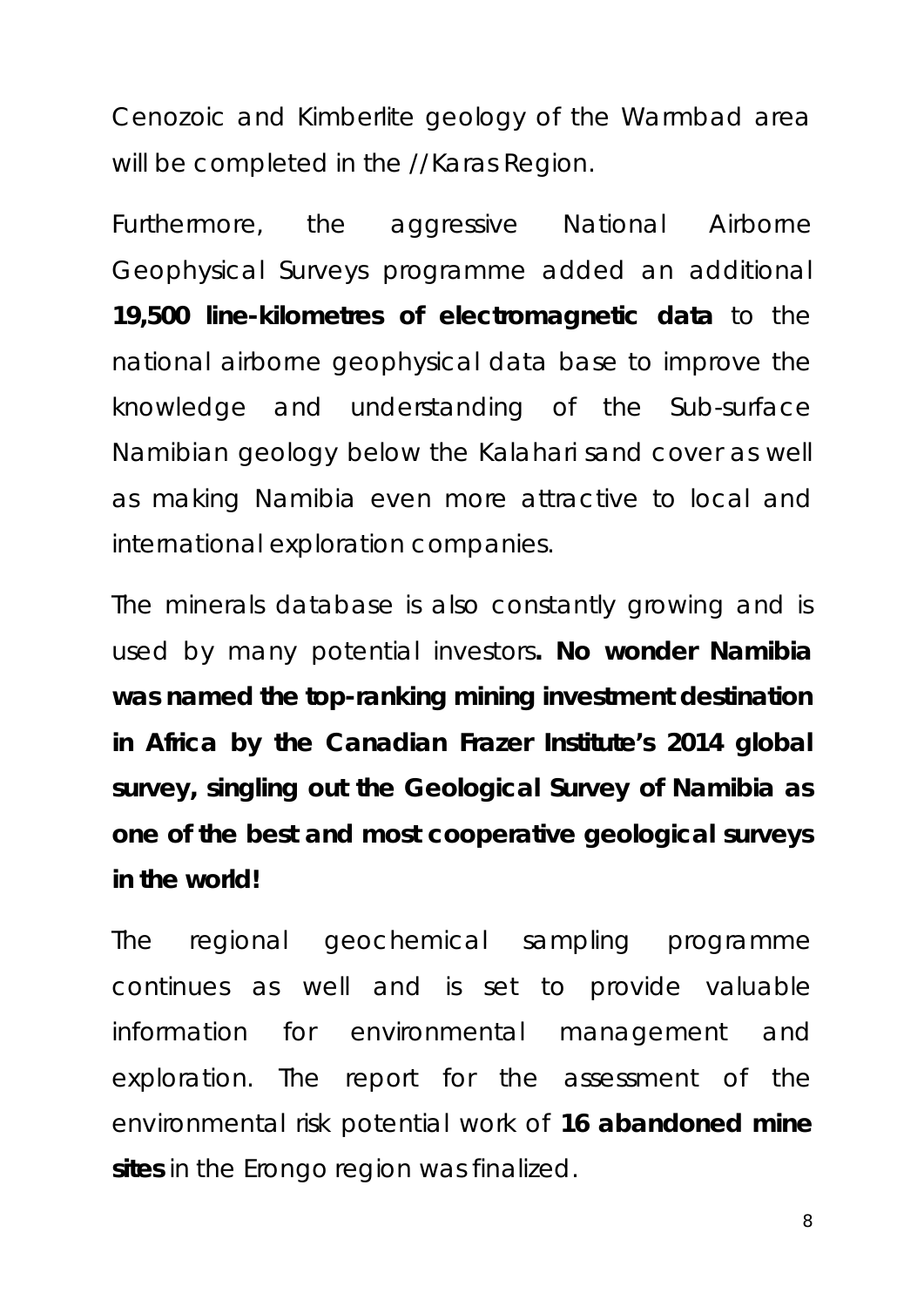In addition, environmental risk assessment and monitoring work at the mines in particular B2Gold, Kombat, Scorpion and Rosh Pinah Zinc was undertaken to assess any potential possible pollution by such activities from these mines. The **Strategic Environmental Management Plan (SEMP)** of the Namibian Uranium Province continued to provide guidance with regard to sustainable development of Namibia's uranium resources.

The Geological Survey's National Earth Science Museum continues to educate the Namibian public, especially young learners, about the importance of geosciences. Every year the museum participates in open days like the National Heritage Week, which fosters interest in geosciences. In addition several collaborative projects with international institutions have resulted in the discovery of new fossil sites, which have put Namibia on the palaeontological map of the world.

We have set aside an amount of **Forty-Six Million Six Hundred Forty-Two Thousand Namibian Dollars (N\$46,642,000)** to enhance the understanding of Namibia's geo-environment including its geological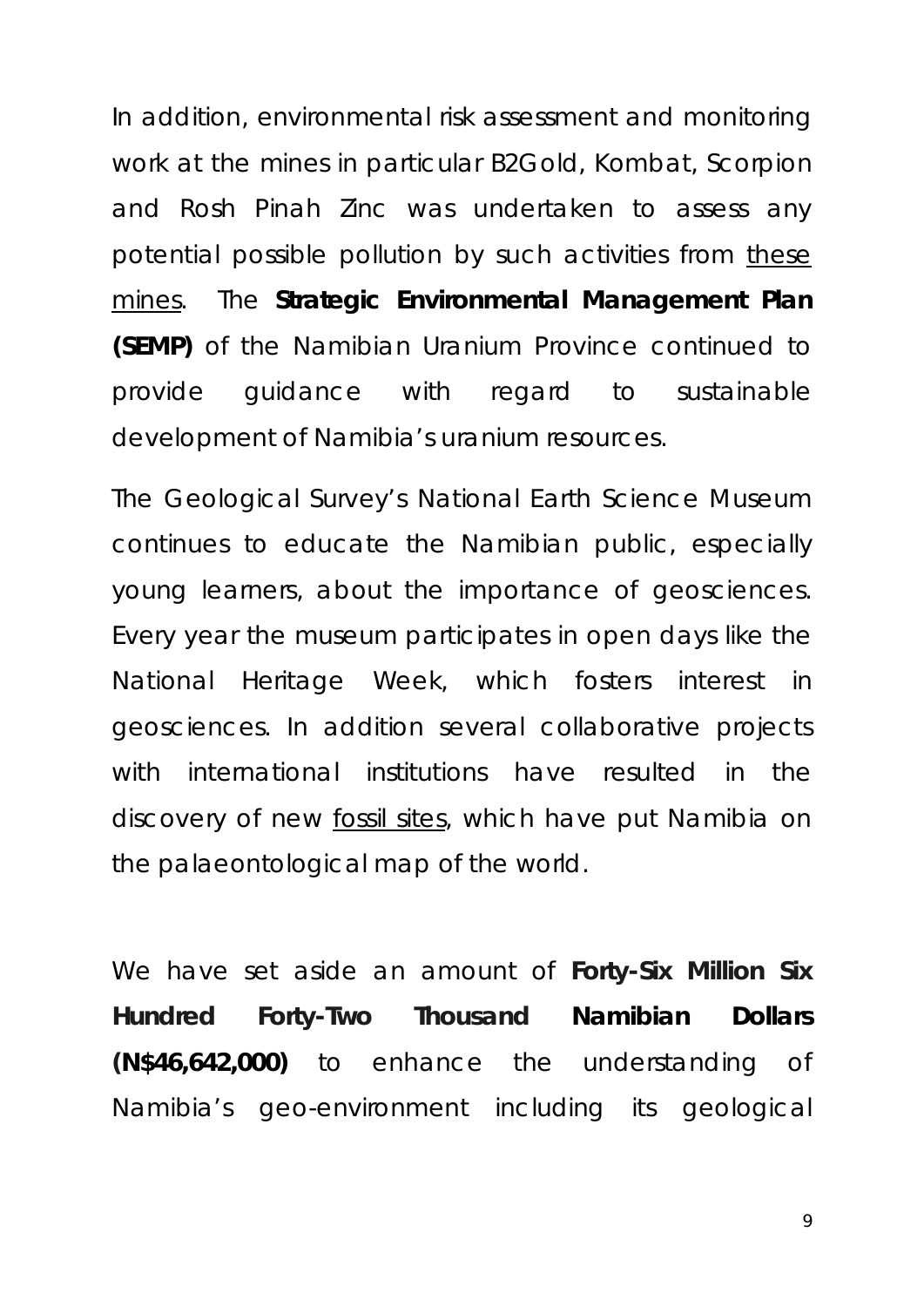resources and minimise the negative impact of mineral resource exploitation on the environment.

**Honourable Chairperson of the Whole House Committee, Honourable Members,**

### **3. PROTECTION OF NAMIBIA'S DIAMOND INDUSTRY (N\$30,222,000)**

Diamonds continue to contribute disproportionately to the State Revenue Fund, and therefore this precious mineral continues to play a strategic role in the country's economy. Diamond Revenue continues to be stable despite decreases in production onshore and this is largely due to increased efficiencies in mining tools & technology offshore and high diamond prices.

It is thus compelling that the protection, monitoring and regulation of this industry remain one of our key strategic focus areas. It is thus, vital that the Ministry of Mines and Energy continue to have its eyes and ears on the ground at the source where diamonds are being recovered, through our diamond inspectors and other Government agencies such as the Protected Resources Unit of the Namibian Police and Customs, to ensure that theft and smuggling of this product is kept at a negligible minimum.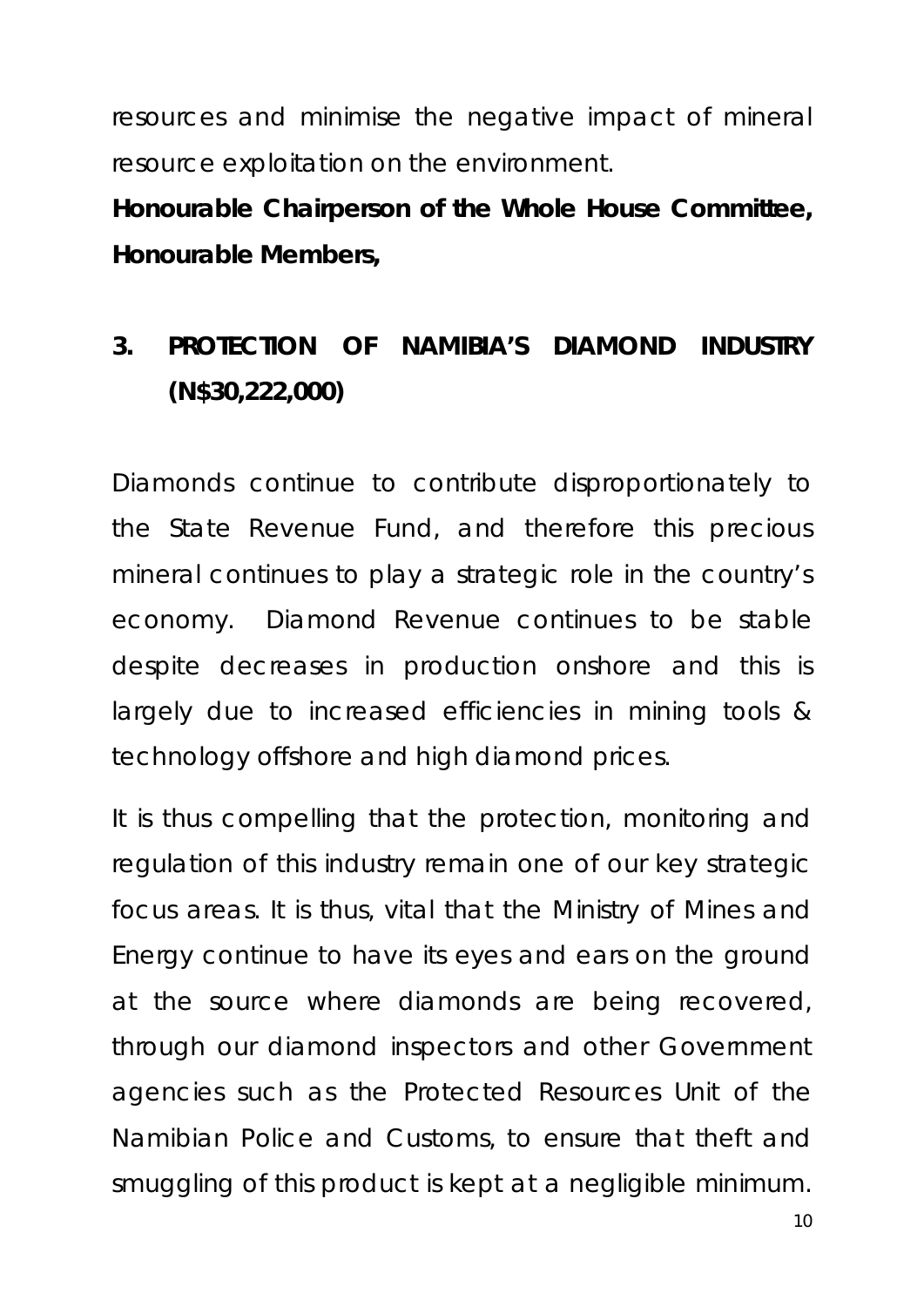We therefore are grappling with the logistical challenges and budgetary constraints that hamper our ability to be everywhere diamonds are being recovered for our operations are vast on land and at sea. Given the concentrated value in each given carat, our presence in the field and our element of surprise is vital and cannot be over emphasized.

The diamond industry is facing other threats in the international market that are beyond our control. Liquidity has been very tight in places like India where the bulk of the world's diamonds are cut and polished and the precarious economic situation in the USA where more than 50% of the world's diamonds are consumed gives us reason for caution. The first half of 2015 is rather a difficult period for the entire diamond pipeline and the effects therefore experienced here in Namibia. Sales in the first quarter have been quite difficult with most buyers leaving diamonds on the table as they are unable to make the requisite margins from those sales. This poses a threat of retrenchments in our diamond cutting factories unless the situation changes for the better and soon. We however hope the situation to change for the better during the second half of the year as polished stockpiles deplete at the jewellery and manufacturing end of the pipeline.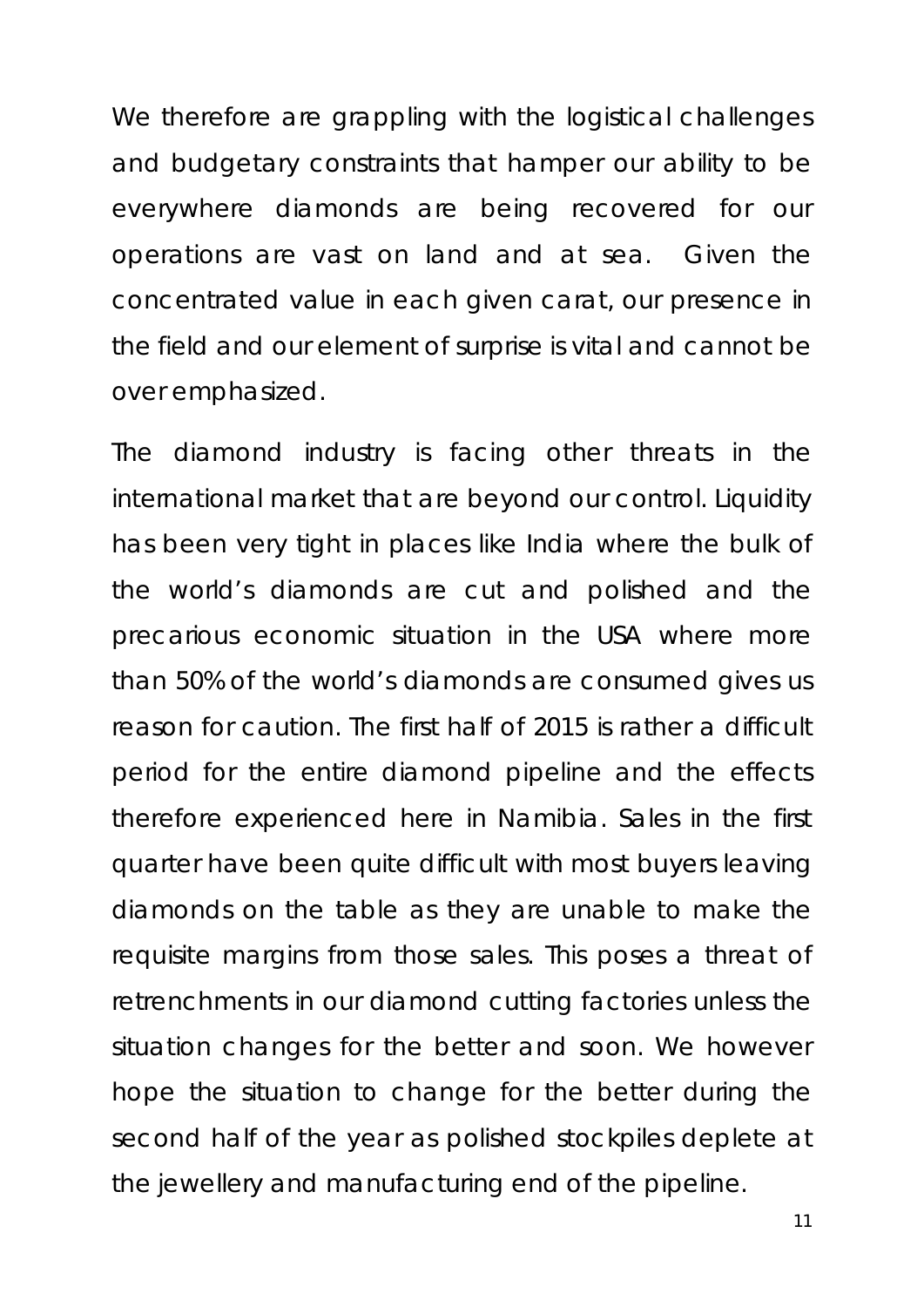Some of you may be aware by now that a Government Negotiating Team recently finalized negotiations of the Sales and Marketing Agreement with De Beers. The Ministry has been taking time to study the outcome of these negotiations and have been consulting with Cabinet colleagues to have the new terms blessed. We are confident that this Agreement will change the diamond landscape in Namibia in terms of maximizing benefits to the state through added beneficiation, increased revenue, increased jobs, improved skills and technology transfer. We want our diamonds to do more for Namibia and we believe that the increased supply levels envisaged in this new Agreement will go a long way towards achieving those goals. The Namibian Government, through a special purpose vehicle will also be able to sell and market a portion of Namibian diamonds in the global market in order to test the appetite for unmixed pure Namibian parcels of diamonds. This is indeed a very important milestone and we are putting in place the machinery to expedite this agenda. An amount of **Thirty Million Two Hundred Twenty-Two Thousand Namibian Dollars (N\$30,222,000)** has been budgeted for the regulation of the diamond industry.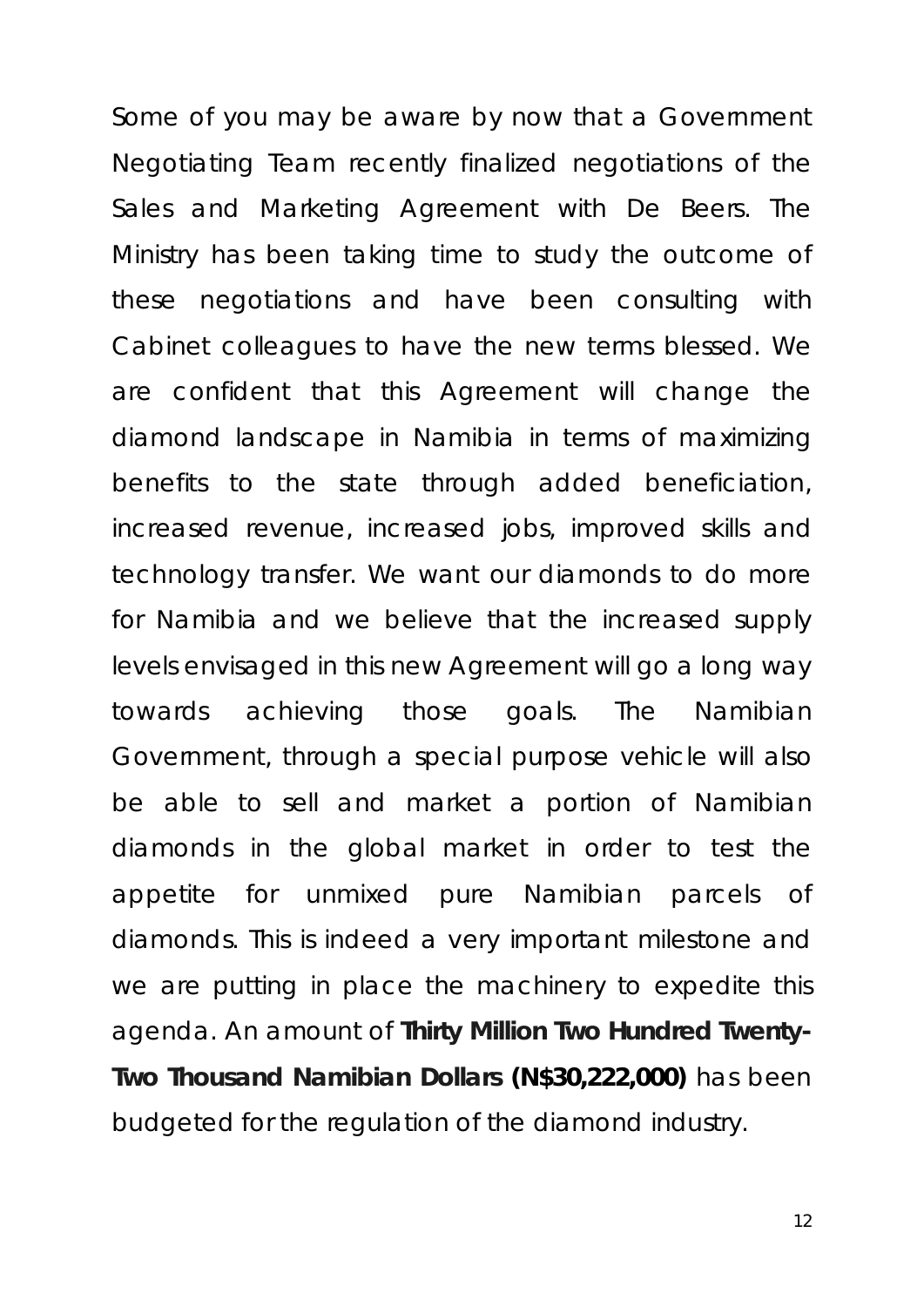**Honourable Chairperson of the Whole House Committee, Honourable Members**

#### **4. ENERGY SUPPLY (N\$ 48, 3 million)**

The Ministry shall continue with rural electrification programme, for which an amount of **Forty-Eight Million Three Hundred Thousand Namibian Dollars (N\$ 48, 3 million)** is budgeted for the 2015/16 financial year, to ensure that electricity to public and private infrastructures in rural areas is provided. During 2014/15 financial year **68 public institutions, 370 households** and business centres have been electrified countrywide. An amount of **N\$ 160 million** was budgeted for 2014/2015 rural electrification programme, whereby N\$ 100 million of that amount was utilized for the upgrading of overloaded distribution grid network in the Regional Electricity Distribution (REDs) areas.

The two major projects that government is looking at in terms of power generation are the **Baynes Hydro Power** and the **Kudu Gas to Power projects**. The Baynes project has reached a significant stage, namely the completion of the Techno-economic studies and acceptance by the Permanent Join Technical Commission (PJTC). The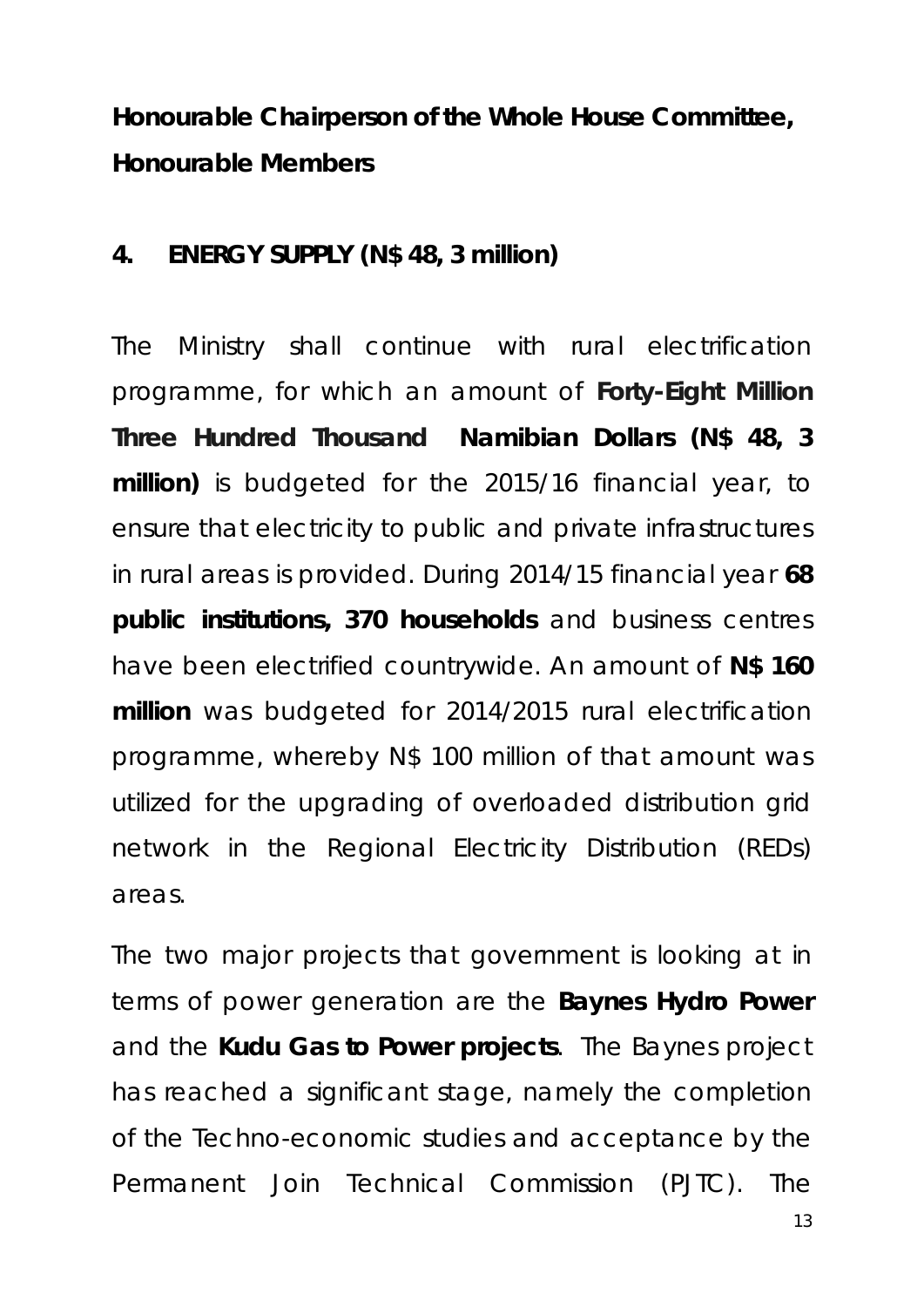Environmental and associated infrastructure studies (to the amount of **N\$6.5 million**) are still to be finalized in due course.

The Ministry is continuing to supporting the use of Renewable Energy Technologies to provide energy to the remote public institutions throughout the country. Four (4) schools in the Kunene region were electrified with containerised solar systems under the 2014/2015 financial year. The Gam settlement in the Otjozondjupa region was supplied with a Solar PV/diesel hybrid system and electrical networks system as such 216 households were electrified. The Ministry of Mines and Energy has also expanded the battery capacity of Tsumkwe solar Photovoltaic/diesel hybrid system in the Otjozondjupa region.

Through the Solar Revolving Fund loan scheme, 564 solar systems were financed to an amount of N\$15 million up to January 2015. The demand still remains high for solar systems, especially for communities living in off-grid areas.

The **Concentrated Solar Power Technology Transfer Namibia** project activities started in 2014, and are to be concluded by 2016 with full feasibility study for the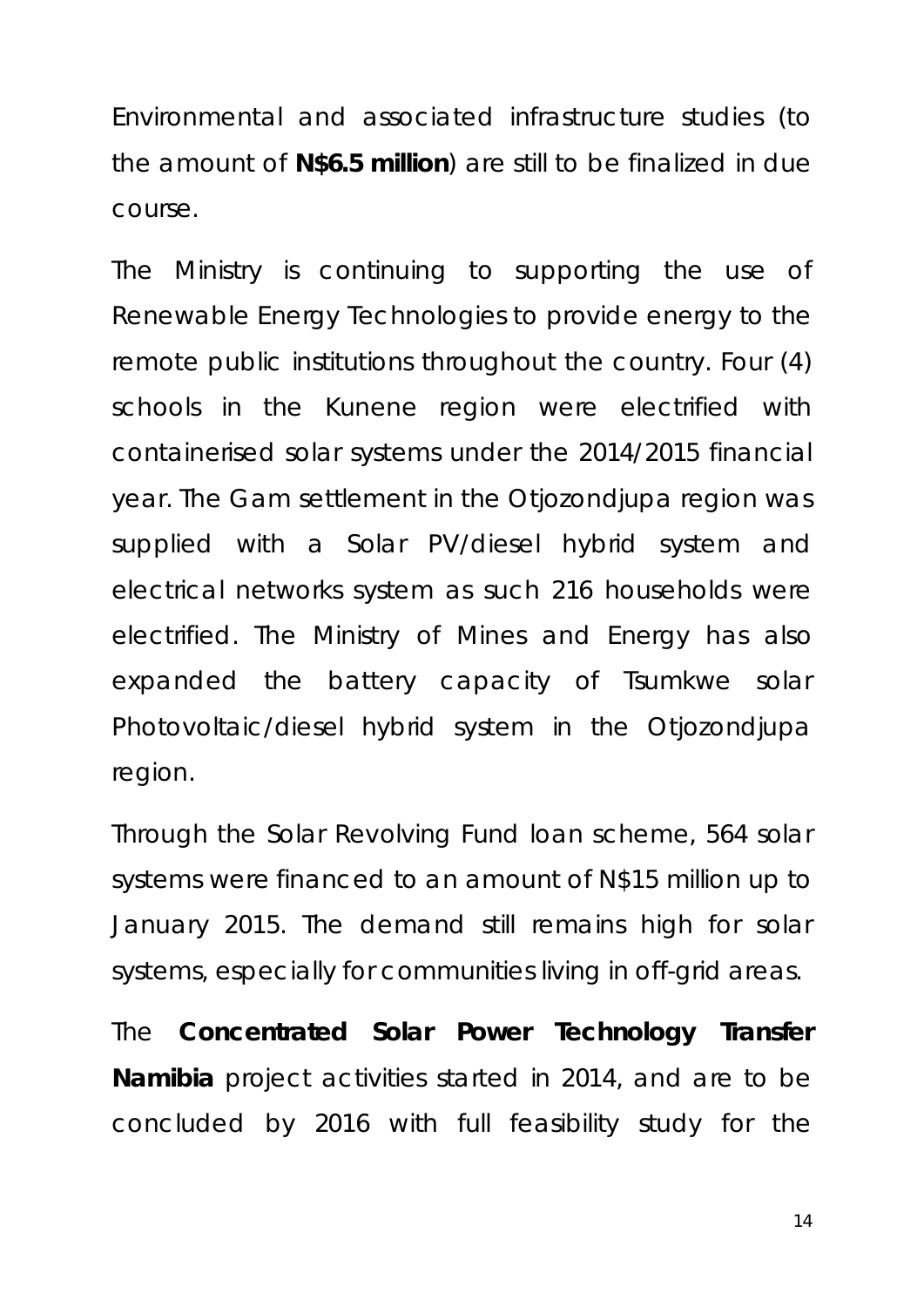facilitation of the first **Concentrated Solar Power** plant in the country

In 2014 the Renewable Energy and Energy Efficiency Institute was transformed into the Namibia Energy Institute (NEI) to include the other energy sectors such as oil and gas, electricity and nuclear sciences. A further **N\$5.78 million** is budgeted for to continue with the transformation.

In order to ensure reliable and cost reflective energy, the **National Energy Fund** has paid an amount of N\$ 111.5 million for the fuel road subsidy to the rural/far outlying areas. NEF received an amount of **N\$ 382.4 million** for the slate cumulative over recovery from the Oil Companies during the period under review. The fund collected an amount of **N\$ 268.5 million** from levies to cater for the construction of the Strategic Oil Storage Facility for 2014/2015 financial year. NEF will continue to subsidize the energy prices and provide financial support to energy projects for the benefit of Namibian consumers. In addition, the NEF will supplement the energy budget to develop energy infrastructures and ensuring that the National Energy mix reacts positively to global energy turmoil.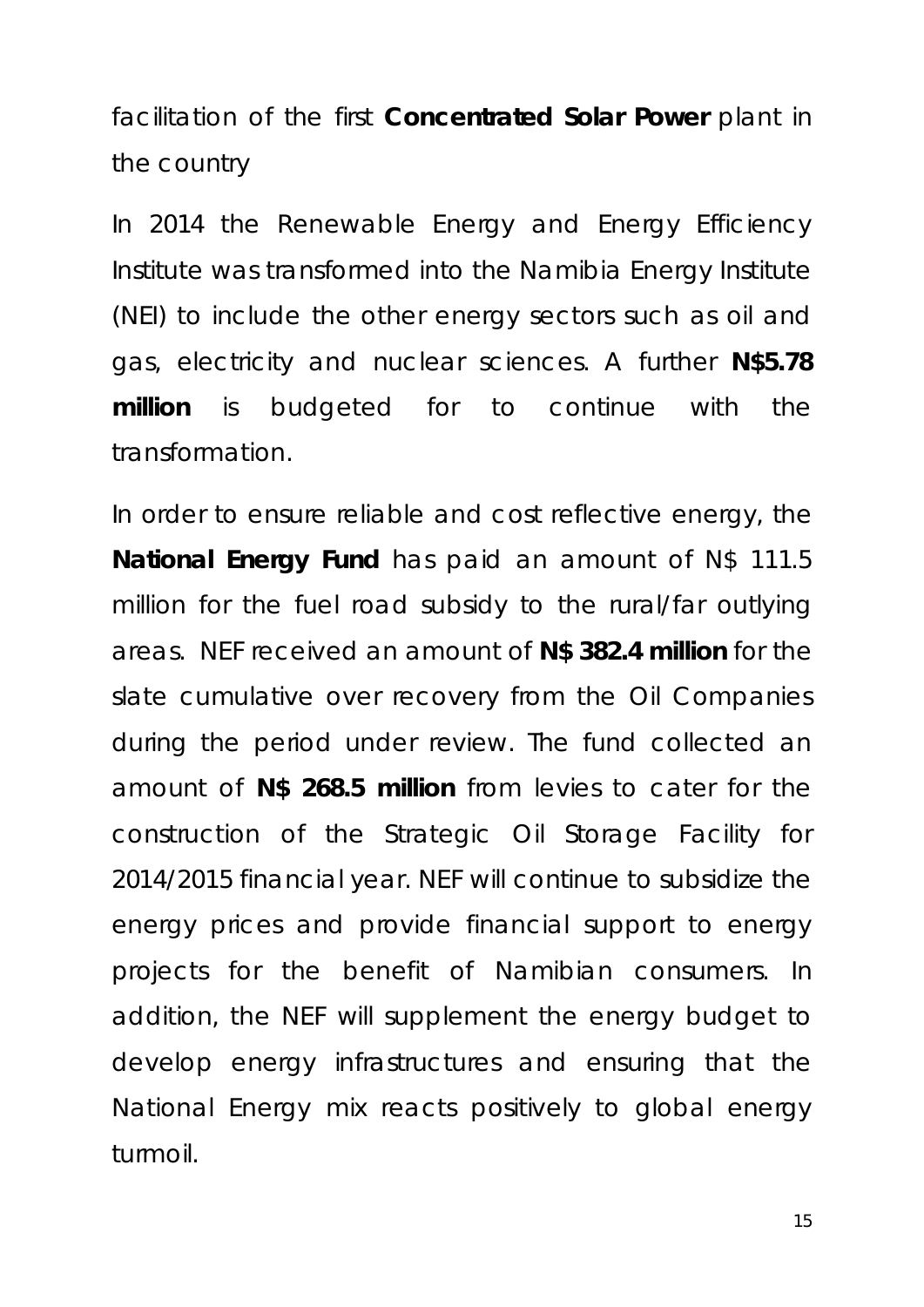Let me to reiterate that reliable and cost affordable energy remains the ministry's priority in order to uplift the socio-economic conditions of fellow Namibians. Moving forward an increased capital injection is essential for new and existing energy projects.

#### **Honourable Speaker, Honourable Members**

#### **5. PETROLEUM SUPPLY AND SECURITY**

#### **Improved Licensing in the Petroleum Industry**

The Ministry of Mines and Energy will continue to issue exploration licenses to deserving applicants and will continue to encourage partnerships between International Oil Companies, local entrepreneurs and NamCor as part of local empowerment and value creation. We have also started to deal with those licensees not honouring their financial and work obligations towards the Namibian Government so that we remain with only those that have proven to be robust and resilient in this high risk industry. More importantly we are going to start with regulatory reforms in the oil and gas sector in order to meet the demands of the changing environment and to improve transparency in the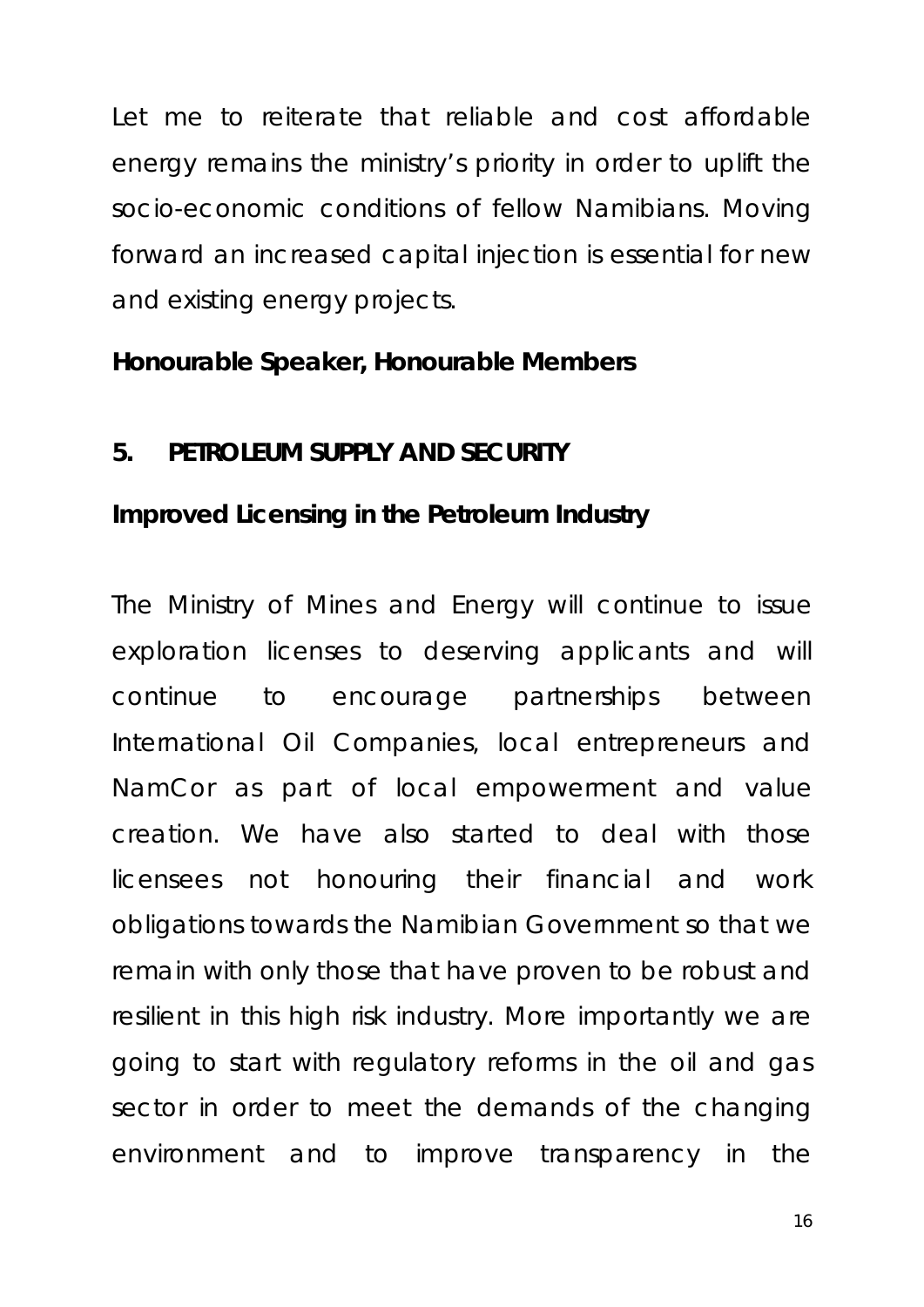allocation of petroleum rights. Although it is viewed as progressive and positive in the international market it was put in place more than twenty years ago and we need to modernise it and make it more effective to meet the above stated objectives.

#### **Oversight of Strategic storage facilities construction**

This year we will start to implement the construction of the national strategic fuel storage pipeline and marine jetty facilities in Walvis Bay in order to provide the country with security of supply of petroleum products in line with our White Paper on Energy Policy. The Ministry of Mines and Energy is desirous to fully take charge of this project in line with our mandate and expertise that we possess inside the Ministry. We are currently sorting out the last remaining funding issues between the National Energy Fund, Development Bank of Namibia and the African Development Bank before construction can commence.

#### **Implementation of Kudu gas project**

As you may be aware, Government has decided to stand behind this very important project by committing to fund Namcor's 44% equity in the project, some of Nampower's costs as well as various project guarantees as part of our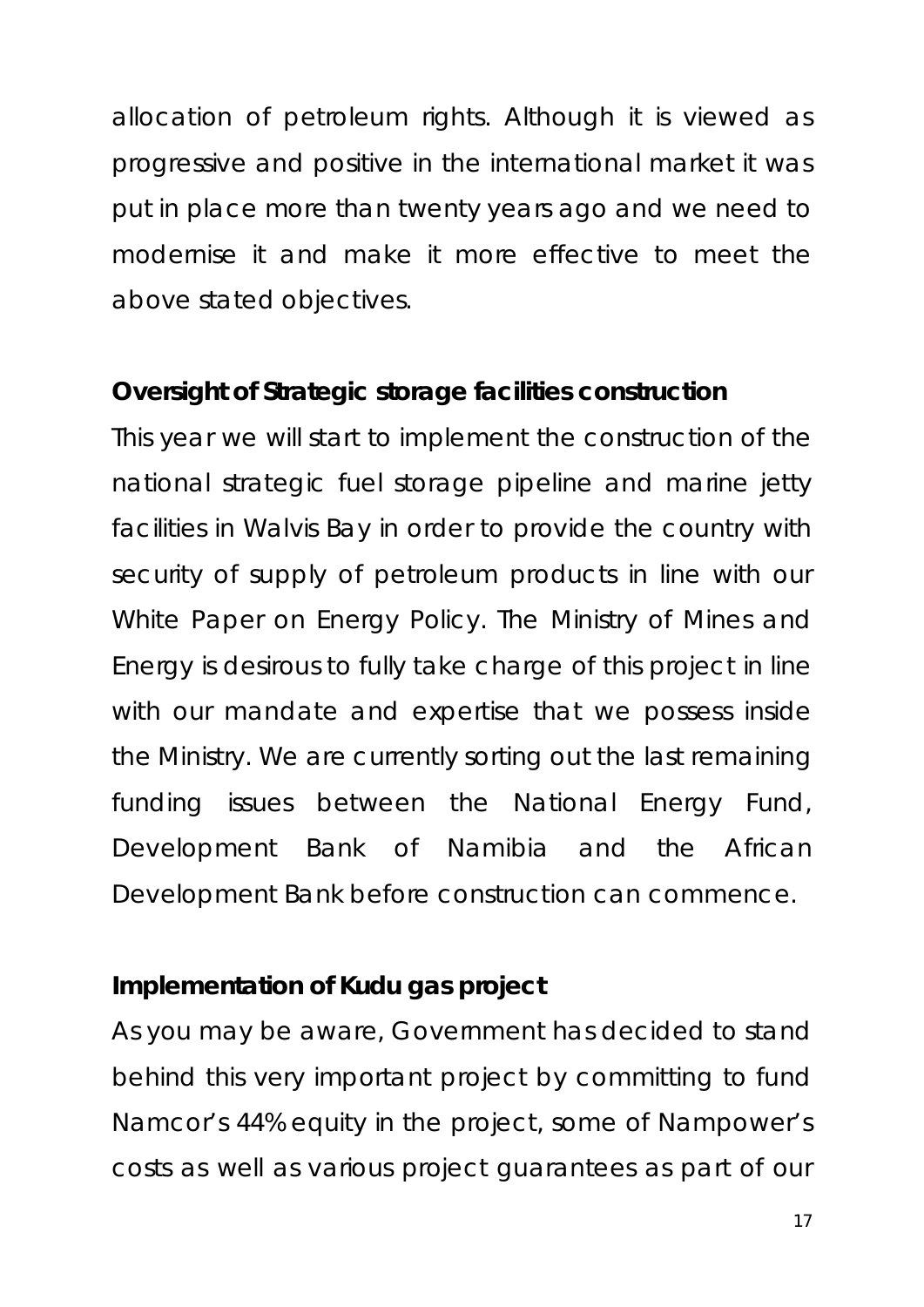overall Government Support Package. This is the closest this project has ever been to Final Investment Decision stage since the gas field was discovered in 1974. We are very excited and appreciate the effort that all the stakeholders especially the Ministries of Mines and Energy and Finance have made to bring this project where it is now. We expect the last remaining pieces of the puzzle to be put in place before we reach Financial Close before December 2015 and start with construction in early 2016.

# **Implementation of MoU between Namibia and Angola on trade in petroleum**

The Angolan and Namibian Governments are in discussions to implement the MoU in trade in petroleum that the two countries signed in June 2013. According the signed memorandum of understanding the parties shall promote cooperation in the following areas

# **The Parties shall promote cooperation in the following areas:**

i. Trade in Crude oil, Liquefied Natural Gas (LNG) and petroleum products;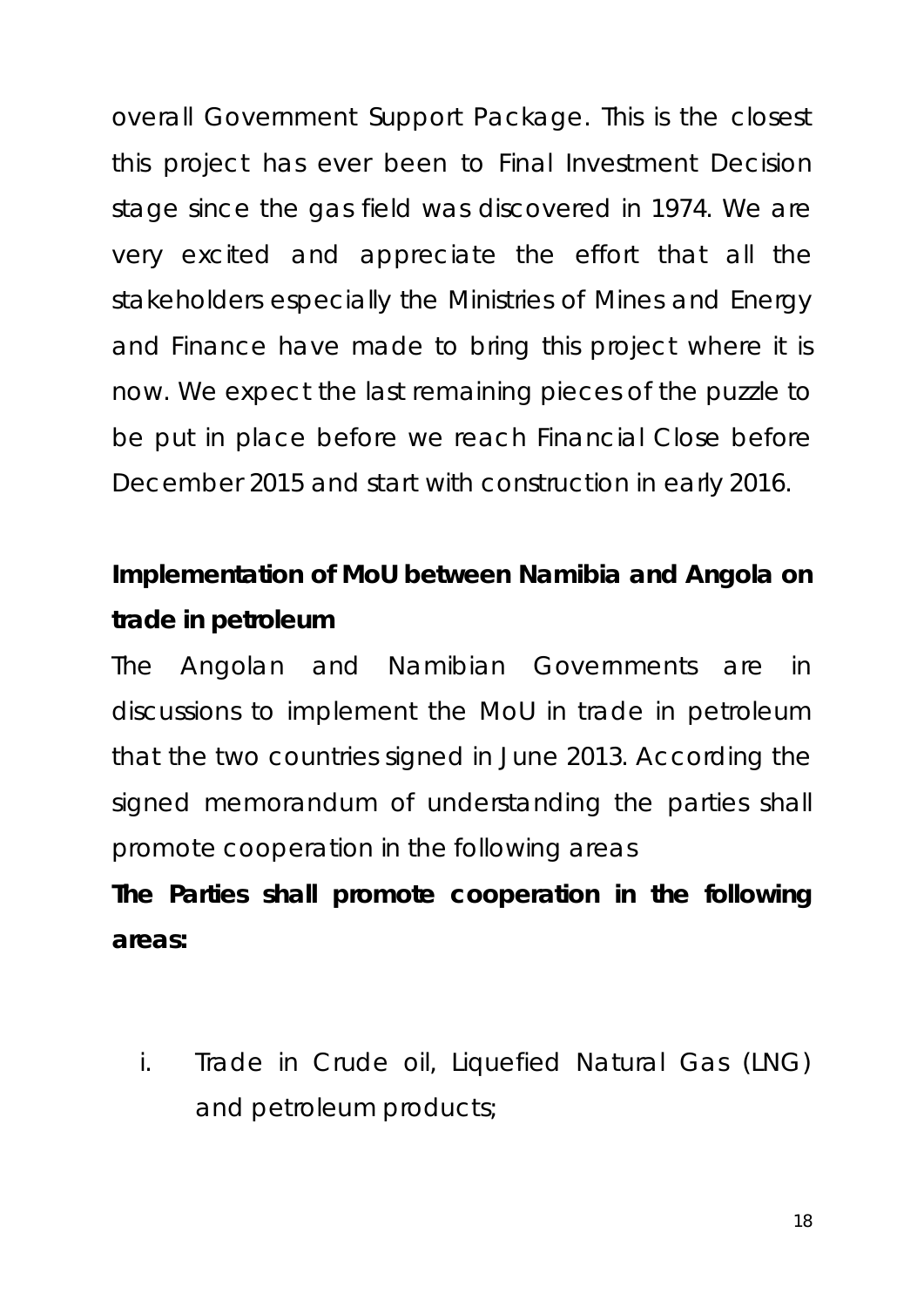- ii. Refining, crude oil storage and petroleum products infrastructures;
- iii. Exploration, production and refining of crude oil in Angola, Namibia and third countries;
- iv. Conduct research and joint projects that may be of common interest between the Parties or third Parties;
- v. Encourage reciprocal visits between officials of both Parties in the field of petroleum and natural gas, namely exploration, production, utilization of natural gas, oil products refining, petrochemical, trading of crude oil and other products the Parties may agree upon;
- vi. Encourage cooperation between the respective national oil companies for technological capacity building and skills transfer;
- vii. Any cooperation in petroleum that the Parties may agree upon.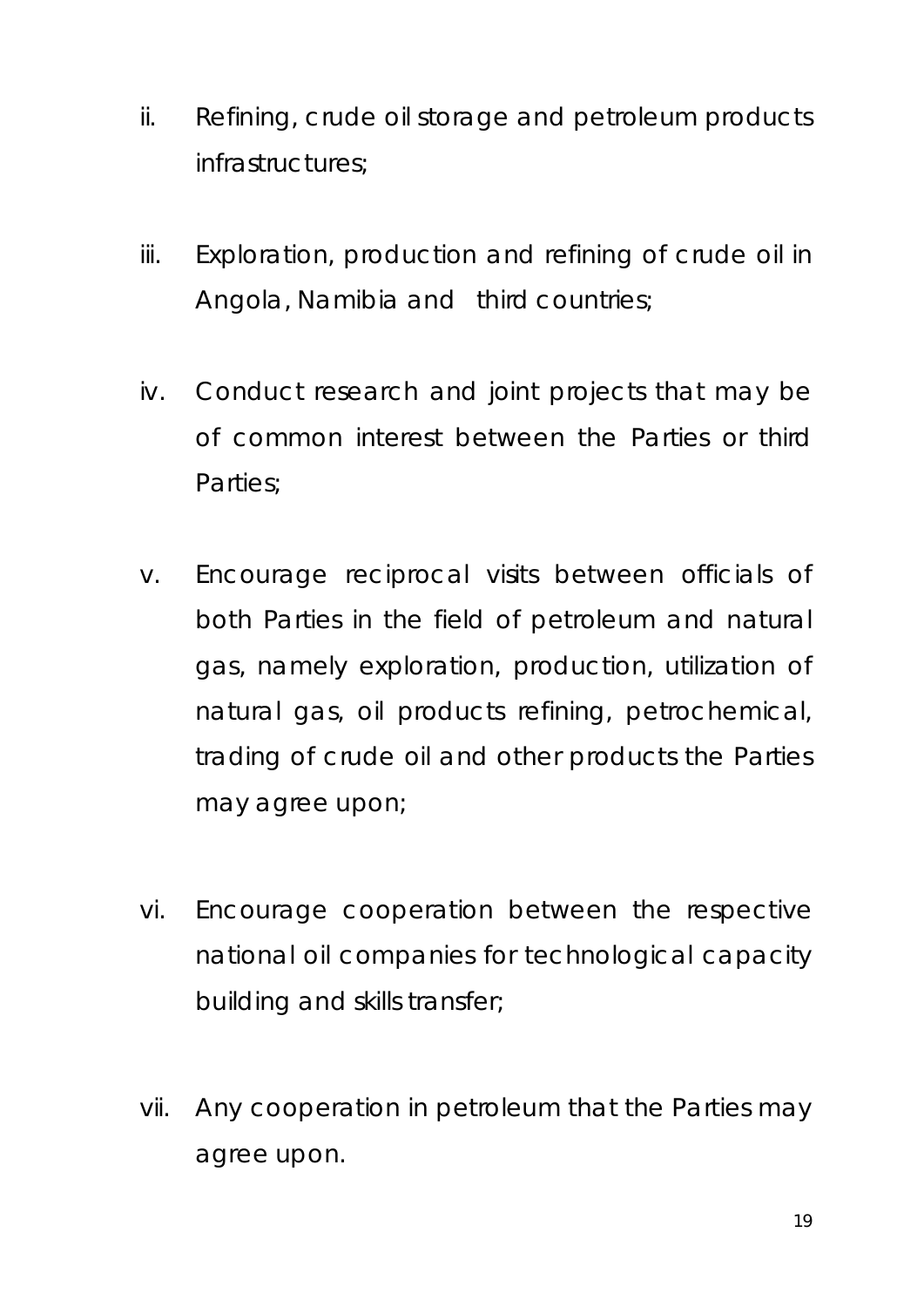The two national oil companies NamCor and Sonangol are about to commence with discussions on how to operationalize this MoU by trading in crude oil from Angola and swapping it with refined products for 100% of the Namibian market. We believe that this presents us with an ideal opportunity to enhance trade between our two sisterly countries and provide Namibia with competitive petroleum products. The Ministry of Mines and Energy is overseeing this process and we expect this to be finalised in the next few months.

# **5. SUPERVISION & SUPPORT SERVICES- COORDINATION AND SUPPORT SERVICES (N\$ 67,965,000)**

The Support services requested a total budget allocation of **Sixty-Seven Million Nine Hundred Sixty-Five Thousand Namibian Dollars (N\$ 67,965,000)**. An amount of **Twenty-Six Million Six Hundred Forty-Two Thousand** (**N\$26,642,000)** is earmarked for existing personnel expenditure and vacancies which are expected to be filled during the financial year.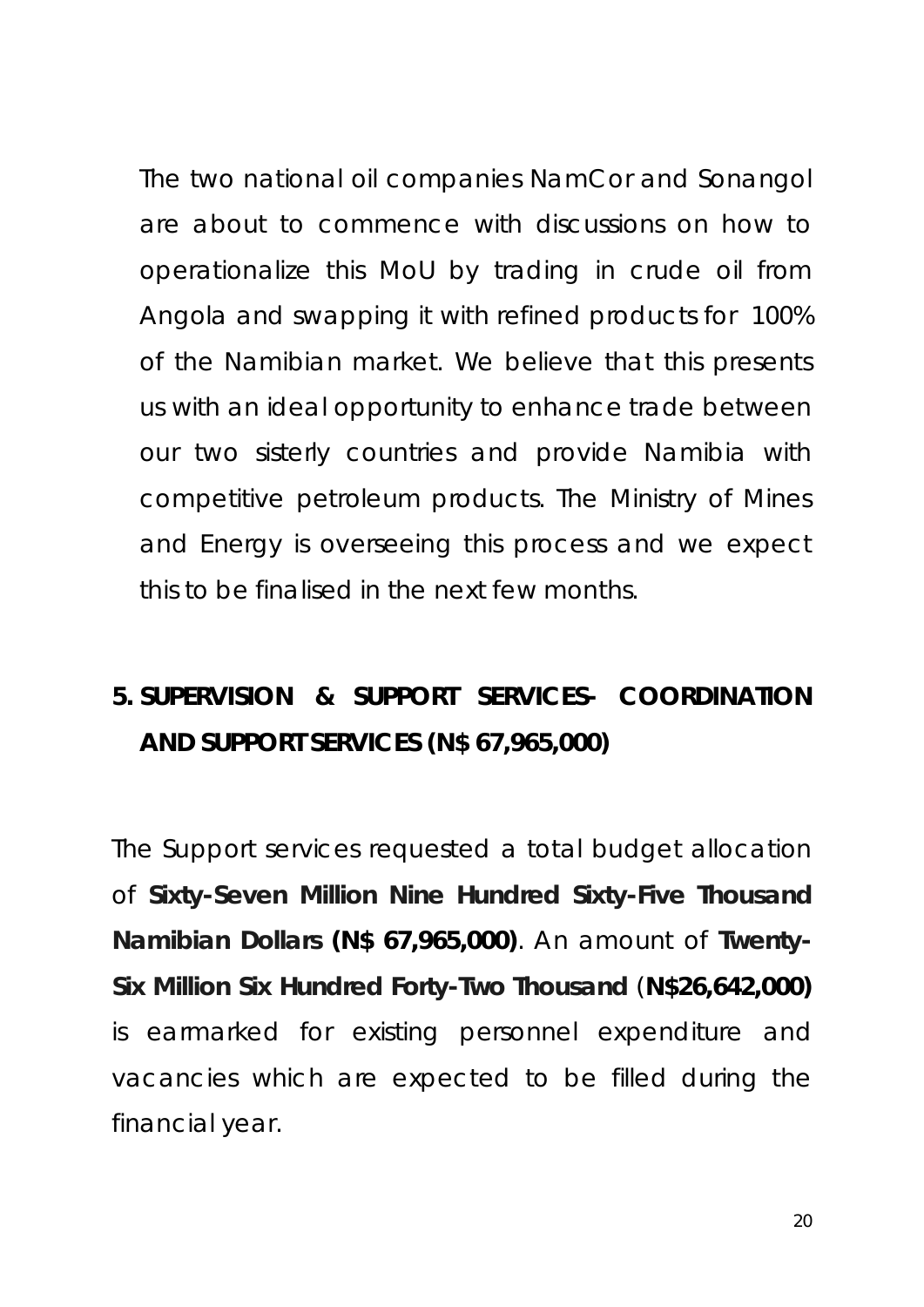An amount of **Eleven Million Three Hundred Forty-Six Thousand Namibian Dollars (N\$11,346,000)** is proposed to cover Goods and Services expenditure for the financial year 2015/16, to enable the Directorate to give adequate support service and ensure the smooth running of the Ministry. These services will enable the Directorate to render adequate support services to technical Directorates within the Ministry. An amount of **One Million Seven Hundred Twenty-Seven Thousand Namibian Dollars (N\$1,727,000)** is dedicated for the procurement of office furniture and IT equipment (Acquisition of Capital), to create conducive working environments and cultivating a high performance culture by improving the Information & Communication Technology for effective operation of the Ministry.

An amount of **Four Million Five Hundred Thousand Namibian Dollars (N\$4,500,000)** of the total requested budget allocation will be channelled to cover the Renovation and upgrading of Head Office and all regional offices to ensure the continuation of Maintenance of the Ministry Buildings. Part of the mentioned funds will be used to finalize the Boundary wall of the Ministry Head Office to enhance maximum security of the building.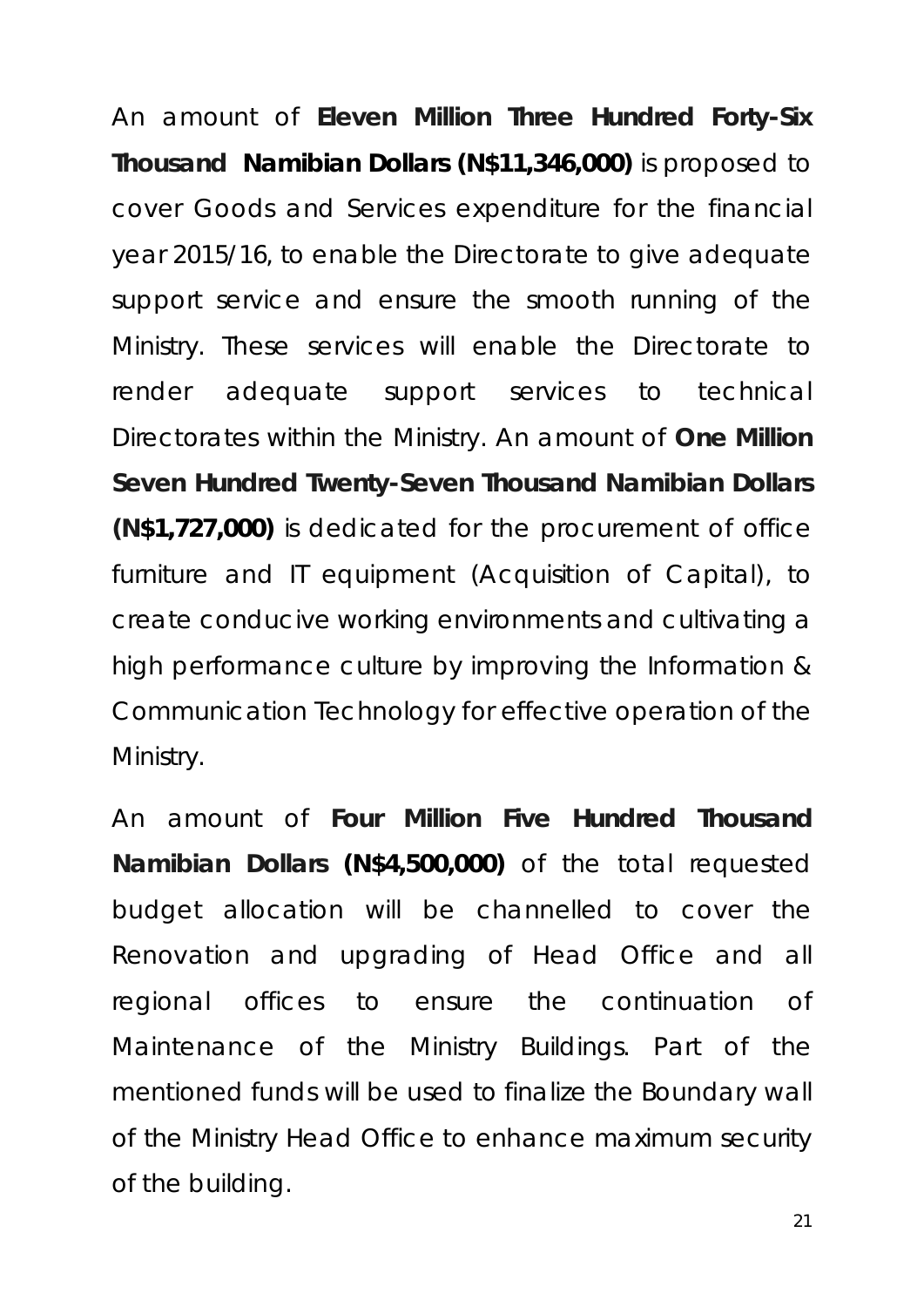An amount of **Twenty-Three Million Seven Hundred Fifty Thousand Namibian Dollars (N\$23,750,000)** earmarked to fund the completion of Swakopmund regional office currently under construction with idea to bring service close to the people. The building will accommodate all Directorates of the Ministry to simplifying accessibility of other Institutions, small miners, oil industry as well as members of the public in Erongo region. The construction is planned to be finalized in September 2015.

In conclusion, Honourable Chairperson of the Whole House Committee and Honourable Members, I would like to wholeheartedly thank H.E. Dr. Hage G. Geingob for bestowing me with honour in appointing me as the Minister of Mines and Energy.

Lastly, I would like to recognise two people, my late Mother (May her soul rest in peace) for her unconditional love and guidance as well as my late brother Moses Kandjoze who not only was an active sports personality and farmer of note but was also pivotal picture as a journalist for the NBC, who broke the news on the Caprivi Secessionist event.